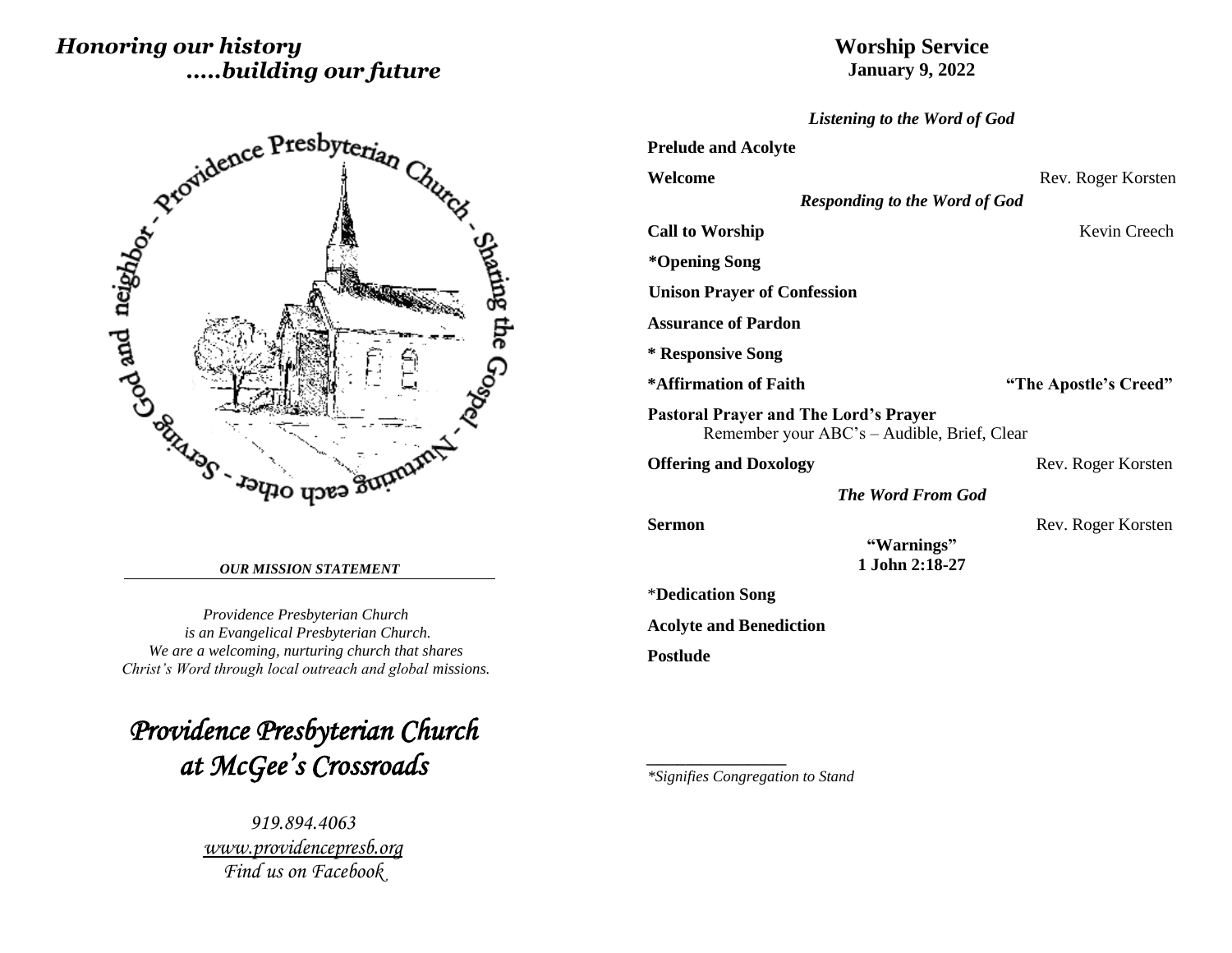#### *For safety/security, no exterior doors will be propped open during service and all doors will be locked during the 11:00 am service.*

*The Sanctuary is available on Sunday mornings for you to come and enjoy a live broadcast.*

**The Congregational Care Committee supplies Prayer Shawls** for anyone who may be in need of physical warmth during the Worship Service. Shawls are located in the entrance. *Please leave the used shawl in your chair and they will be cleaned.*



*A Nursery is available for use during Worship Services for infants – 3 year <i>olds. Please stay with your child as there will be no other attendants.* 

#### *Thank you for placing any discarded bulletins in the blue recycle bin.*

#### **SERVICE SCHEDULE**

#### **Assisting in Worship This Sunday:**

**Acolyte:** Madeline Jones **Elder of the Month:** TBD **Greeters:** Session **Lay Leader:** Kevin Creech **Prayer Team:** Barri Martin **Security:** Kent Walton **Ushers:** John Kopanski, Vickie Faircloth, and Eric Faircloth

### **Assisting in Worship Next Sunday, January 16:**

**Acolyte:** Meadow Creech **Children's Worship:** Miriam Lambert **Elder of the Month:** TBD **Greeters:** Session **Lay Leader:** Mary Ann Booth **Nursery:** Kristy Stephenson and Phoebe Creech **Prayer Team:** Vickie Faircloth **Security:** Kent Walton **Ushers:** Donna Stole, Kevin Creech, and David Collier

#### *Weekly Statistics*

| 2021 General fund Receipts through November\$261,387.35  |  |
|----------------------------------------------------------|--|
| 2021 General Fund Expenses through November \$267,676.51 |  |
|                                                          |  |
|                                                          |  |
| General Fund Receipts so far for December \$40,599.72    |  |
|                                                          |  |
|                                                          |  |
|                                                          |  |
|                                                          |  |

#### **Ministries of Providence Presbyterian Church**

The People of Providence Presbyterian Church

|                              | Reverend                             |                     |
|------------------------------|--------------------------------------|---------------------|
|                              | Roger Korsten                        |                     |
| <b>Session</b>               |                                      |                     |
|                              | Class of 2022                        |                     |
| Fellowship                   | Mission & Outreach                   | Worship             |
| Donna Stolle                 | John Kopanski                        | Vickie Faircloth    |
|                              | <u>Class of 2023</u>                 |                     |
| <b>Christian Education</b>   | Personnel                            | Property            |
| Kristy Stephenson            | John Pickens                         | John Mott           |
|                              | Class of 2024                        |                     |
| Congregational Care          | Financial                            | Long Range Planning |
| Kent Walton                  | Don Sturgis                          | Jeff Wood           |
| <b>Accounting Treasurer</b>  | Administrative Assistant             | Clerk               |
| <b>Bob Stolle</b>            | Cindy Lynch                          | <b>Rich Lambert</b> |
| <b>Collections Treasurer</b> | Music Director/Organist/Pianist      | Pianist             |
| Ann Benson                   | <b>Brittany Jones</b>                | Angie Searcy        |
| Sunday School Superintendent | <b>Technical Support</b>             | Website             |
| Kristy Stephenson            | Travis Jones, Sam & Wendy Stephenson | David Nelms         |

### **CHURCH CALENDAR**

### **Today at Providence:**

No other meetings today

### **Weekly Events:**

**Jan. 10.** No other meetings at this time

#### **Upcoming Events:**

- **Jan. 16.** Plans are to continue regular schedules at this time Sunday School 9:45 am Sunday Worship 11:00 am PPC Kidz 4:00 – 5:30 Youth Meet 6:00 pm
- **Jan. 17.** Fellowship & Fitness Walking Group 11:00 am Session Meeting 7:00 pm
- **Jan. 19**. Men's Breakfast 6:00 am Fellowship & Fitness Walking Group 11:00 am Adult Choir Practice 7:30 pm Choir room
- **Jan. 20**. Fellowship Comm. Mtg. 11:00 am Choir Rm
- **Jan. 21.** Fellowship & Fitness Walking Group 11:00 am
- **Jan. 22**. Dolls On Mission Ministry Workshop 9:00 am